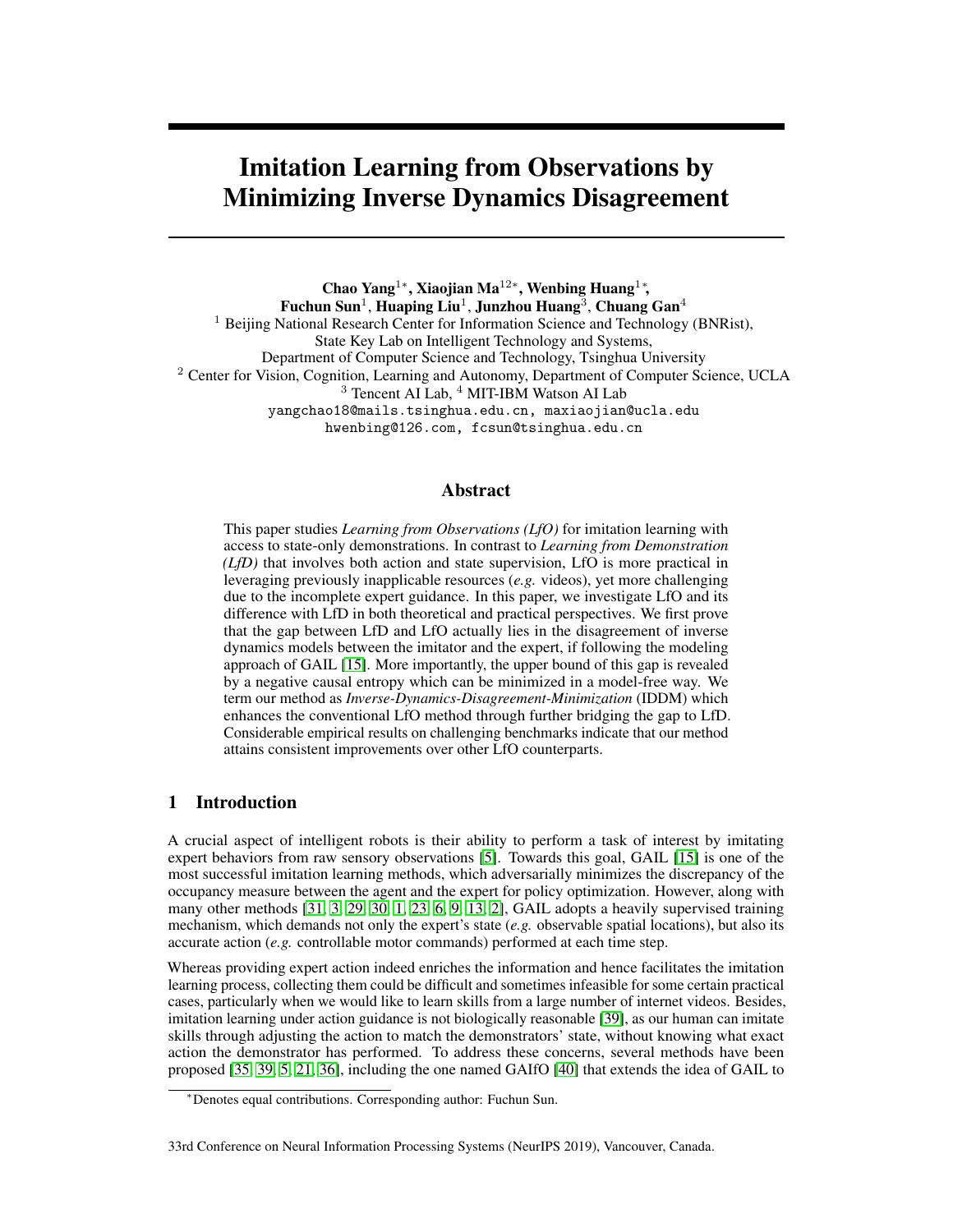the case with the absence of action guidance. Joining the previous denotations, this paper will define the original problem as *Learning from Demonstrations (LfD)*, and the new action agnostic setting as *Learning from Observations (LfO)*.

Undoubtedly, conducting LfO is *non-trivial*. For many tasks (*e.g.* robotic manipulation, locomotion and video-game playing), the reward function depends on both action and state. It remains challenging to determine the optimal action corresponding to the best reward purely from experts' state observations, since there could be multiple choices of action corresponding to the same sequence of state in a demonstration—when, for example, manipulating redundant-degree robotic hands, there exist countless force controls of joints giving rise to the same pose change. Yet, realizing LfO is still possible, especially if the expert and the agent share the same dynamics system (namely, the same robot). In this condition and what this paper has assumed, the correlation between action and state can be learned by the self-playing of the agent (see for example in [39]).

In this paper, we approach LfO by leveraging the concept of *inverse dynamics disagreement minimization*. As its name implies, inverse dynamics disagreement is defined as the discrepancy between the inverse dynamics models of the expert and the agent. Minimizing such disagreement becomes the task of inverse dynamics prediction, a well-known problem that has been studied in robotics [24]. Interestingly, as we will draw in this paper, the inverse dynamics disagreement is closely related to LfD and LfO. To be more specific, we prove that the inverse dynamics disagreement actually accounts for the optimization gap between LfD and naive LfO, if we model LfD by using GAIL [15] and consider naive LfO as GAIfO [40]. This result is crucial, not only for it tells the quantitative difference between LfD and naive LfO but also for it enables us to solve LfO more elegantly by minimizing the inverse dynamics disagreement as well.

To mitigate the issue of inverse dynamics disagreement, here we propose a model-free solution for the consideration of efficiency. In detail, we derive an upper bound of the gap, which turns out to be a negative entropy of the state-action occupancy measure. Under the assumption of deterministic system, such entropy contains a mutual information term that can be optimized with the popularly-used tool (*i.e.* MINE [4]). For convenience, we term our method as the *Inverse-Dynamics-Disagreement-Minimization* (IDDM) based LfO in what follows. To verify the effectiveness of our IDDM, we perform experimental comparisons on seven challenging control tasks, ranging from traditional control to locomotion [8]. The experimental results demonstrate that our proposed method attains consistent improvements over other LfO counterparts.

The rest of the paper is organized as follows. In Sec. 2, we will first review some necessary notations and preliminaries. Then our proposed method will be detailed in Sec. 3 with theoretical analysis and efficient implementation, and the discussions with existing LfD and LfO methods will be included in Sec. 4. Finally, experimental evaluations and ablation studies will be demonstrated in Sec. 5.

## 2 Preliminaries

Notations. To model the action decision procedure in our context, we consider a standard Markov decision process (MDP) [37] as  $(S, A, r, T, \mu, \gamma)$ , where S and A are the sets of feasible state and action, respectively;  $r(s, a) : S \times A \rightarrow \mathbb{R}$  denotes the reward function on state s and action a;  $\mathcal{T}(s'|s, a): \mathcal{S} \times \mathcal{A} \times \mathcal{S} \rightarrow [0, 1]$  characterizes the dynamics of the environment and defines the transition probability to next-step state s' if the agent takes action a at current state s;  $\mu(s) : S \to$ [0, 1] is the distribution of initial state and  $\gamma \in (0,1)$  is the discount factor. A stationary policy  $\pi(a|s) : S \times A \rightarrow [0, 1]$  defines the probability of choosing action a at state s. A temporal sequence of state-action pairs  $\{(s_0, a_0), (s_1, a_1), \cdots\}$  is called a trajectory denoted by  $\zeta$ .

Occupancy measure. To characterize the statistical properties of an MDP, the concept of occupancy measure [28, 38, 15, 17] is proposed to describe the distribution of state and action under a given policy π. Below, we introduce its simplest form, *i.e.*, *State Occupancy Measure*.

Definition 1 (State Occupancy Measure). *Given a stationary policy* π*, state occupancy measure*  $\rho_{\pi}(s): \mathcal{S} \to \mathbb{R}$  *denotes the discounted state appearance frequency under policy*  $\pi$ 

$$
\rho_{\pi}(s) = \sum_{t=0}^{\infty} \gamma^t P(s_t = s | \pi). \tag{1}
$$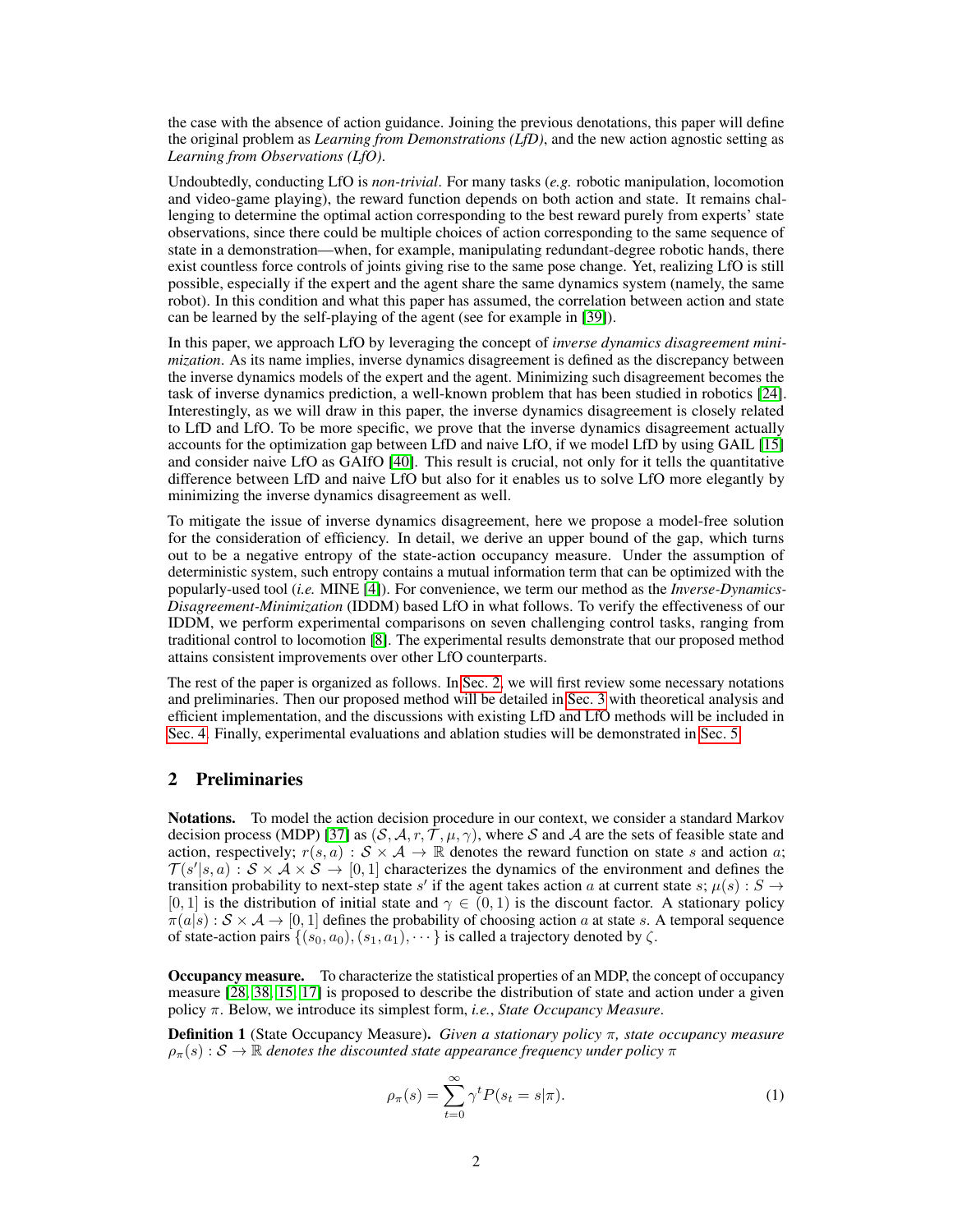With the use of state occupancy measure, we can define other kinds of occupancy measures under different supports, including state-action occupancy measure, station transition occupancy measure, and joint occupancy measure. We list their definitions in Tab. 1 for reader's reference.

Inverse dynamics model. We present the *inverse dynamics model* [34, 33] in Definition 2, which infers the action inversely given state transition  $(s, s')$ .

|            | State-Action<br><b>Occupancy Measure</b> | <b>State Transition</b><br>Occupancy Measure                                   | Joint<br>Occupancy Measure           |
|------------|------------------------------------------|--------------------------------------------------------------------------------|--------------------------------------|
| Denotation | $\rho_{\pi}(s,a)$                        | $\rho_{\pi}(s, s')$                                                            | $\rho_{\pi}(s, a, s')$               |
| Support    | $S \times A$                             | $S \times S$                                                                   | $S \times A \times S$                |
| Definition | $\rho_{\pi}(s)\pi(a s)$                  | $\int_A \rho_\pi(s,\overline{a}) \mathcal{T}(s' s,\overline{a}) d\overline{a}$ | $\rho_{\pi}(s,a)\mathcal{T}(s' s,a)$ |

Table 1: Different occupancy measures for MDP

**Definition 2** (Inverse Dynamics Model). Let  $\rho_{\pi}(a|s,s')$  denotes the density function of the inverse *dynamics model under the policy* π*, whose relation with* T *and* π *can be shown as follows.*

$$
\rho_{\pi}(a|s,s') := \frac{\mathcal{T}(s'|s,a)\pi(a|s)}{\int_{\mathcal{A}} \mathcal{T}(s'|s,\bar{a})\pi(\bar{a}|s)d\bar{a}}.\tag{2}
$$

## 3 Methodology

In this section, we first introduce the concepts of LfD, naive LfO, and *inverse dynamics disagreement*. Then, we prove that the optimization gap between LfD and naive LfO actually leads to the inverse dynamics disagreement. As such, we enhance naive LfO by further minimizing the inverse dynamics disagreement. We also demonstrate that such disagreement can be bounded by an entropy term and can be minimized by a model-free method. Finally, we provide a practical implementation for our proposed method.

#### 3.1 Inverse Dynamics Disagreement: the Gap between LfD and LfO

LfD. In Sec. 1, we have mentioned that GAIL and many other LfD methods [15, 18, 16, 27] exploit the discrepancy of the occupancy measure between the agent and expert as a reward for policy optimization. Without loss of generality, we will consider GAIL as the representative LfD framework and build our analysis on this description. This LfD framework requires to compute the discrepancy over the state-action occupancy measure, leading to

$$
\min_{\pi} \mathbb{D}_{\text{KL}}\left(\rho_{\pi}(s, a) || \rho_{E}(s, a)\right),\tag{3}
$$

where  $\rho_E(s, a)$  denotes the occupancy measure under the expert policy, and  $\mathbb{D}_{KL}(\cdot)$  computes the Kullback-Leibler (KL) divergence<sup>2</sup>. We have omitted the policy entropy term in GAIL, but our following derivations will find that the policy entropy term is naturally contained in the gap between LfD and LfO.

**Naive LfO.** In LfO, the expert action is absent, thus directly working on  $\mathbb{D}_{KL}(\rho_{\pi}(s, a)||\rho_{E}(s, a))$ is infeasible. An alternative objective could be minimizing the discrepancy on the state transition occupancy measure  $\rho_{\pi}(s, s')$ , as mentioned in GAIfO [40]. The objective function in (3) becomes

$$
\min_{\pi} \mathbb{D}_{\text{KL}}\left(\rho_{\pi}(s, s')|| \rho_E(s, s')\right). \tag{4}
$$

<sup>&</sup>lt;sup>2</sup> The original GAIL method applies Jensen-Shannon (JS) divergence rather than KL divergence for measurement. Here, we will use KL divergence for the consistency throughout our derivations. Indeed, our method is also compatible with JS divergence, with the details provided in the supplementary material.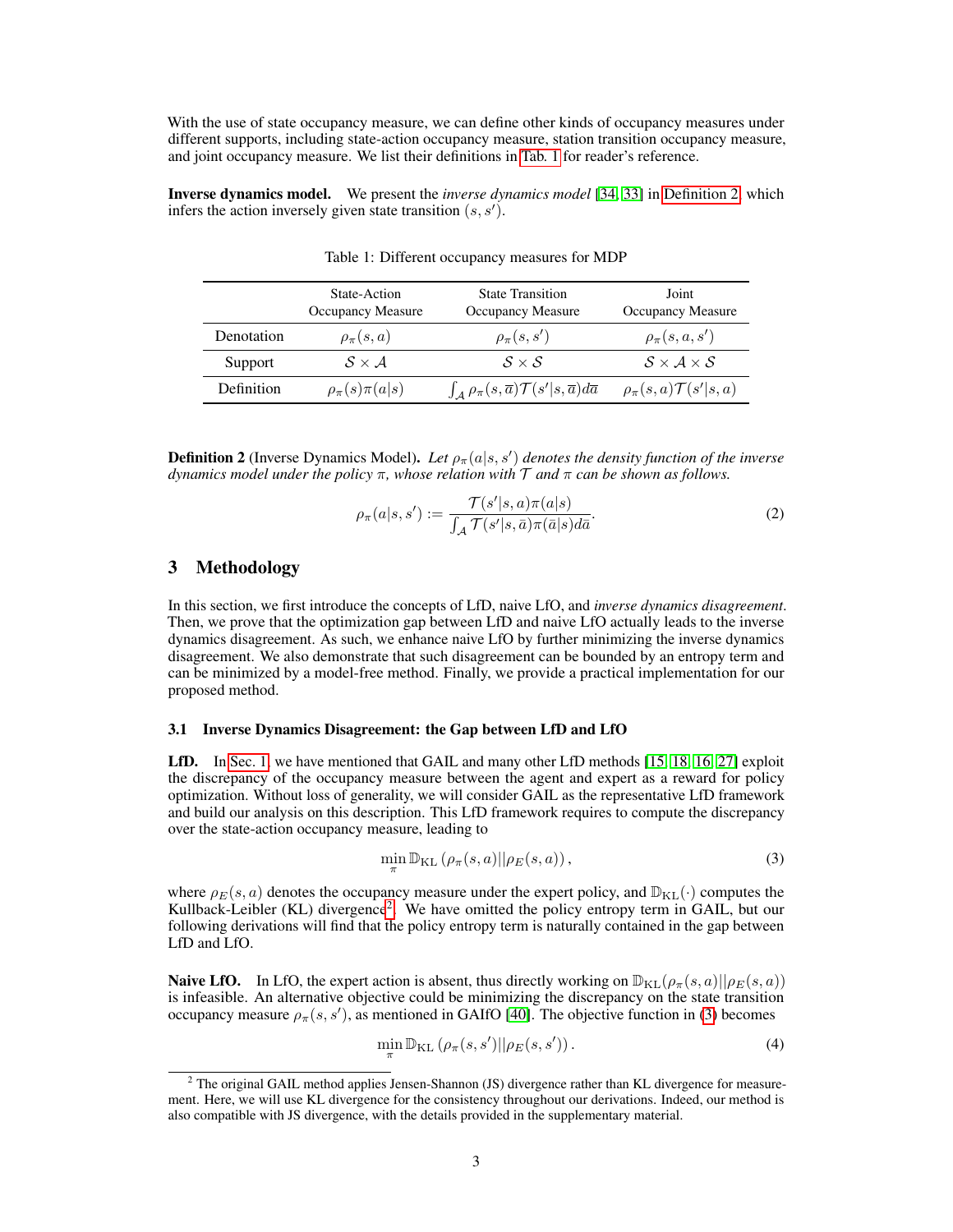We will refer this as *naive LfO* in the following context. Compared to LfD, the key challenge in LfO comes from the absence of action information, which prevents it from applying typical actioninvolved imitation learning approaches like behavior cloning [31, 3, 11, 29, 30] or apprenticeship learning [23, 1, 38]. Actually, action information can be implicitly encoded in the state transition  $(s, s')$ . We have assumed the expert and the agent share the same dynamics system  $\mathcal{T}(s'|s, a)$ . It is thus possible for us to learn the action-state relation by exploring the difference between their inverse dynamics models.

We define the inverse dynamics disagreement between the expert and the agent as follows.

**Definition 3** (Inverse Dynamics Disagreement). *Given expert policy*  $\pi_E$  *and agent policy*  $\pi$ *, the inverse dynamics disagreement is defined as the KL divergence between the inverse dynamics models of the expert and the agent.*

*Inverse Dynamics Disagreement* := 
$$
\mathbb{D}_{KL}(\rho_{\pi}(a|s,s')||\rho_{E}(a|s,s'))
$$
. (5)

Given a state transition  $(s, s')$ , minimizing the inverse dynamics disagreement is learning an optimal policy to fit the expert/ground-truth action labels. This is a typical robotic task [24], and it can be solved by using a mixture method of combining machine learning model and control model.

Here, we contend another role of the inverse dynamics disagreement in the context of imitation learning. Joining the denotations in (3), (4) and Definition 3, we provide the following result.

Theorem 1. *If the agent and the expert share the same dynamics system, the relation between LfD, naive LfO, and inverse dynamics disagreement can be characterized as*

$$
\mathbb{D}_{\text{KL}}\left(\rho_{\pi}(a|s,s')||\rho_{E}(a|s,s')\right) = \mathbb{D}_{\text{KL}}\left(\rho_{\pi}(s,a)||\rho_{E}(s,a)\right) - \mathbb{D}_{\text{KL}}\left(\rho_{\pi}(s,s')||\rho_{E}(s,s')\right). \tag{6}
$$

Theorem 1 states that the inverse dynamics disagreement essentially captures the optimization gap between LfD and naive LfO. As (5) is non-negative by nature, optimizing the objective of LfD implies minimizing the objective of LfO but not vice versa. One interesting observation is that when the action corresponding to a given state transition is unique (or equivalently, the dynamics  $\mathcal{T}(s'|s, a)$  is injective *w.r.t* a), the inverse dynamics is invariant to different conducted policies, hence the inverse dynamics disagreement between the expert and the agent reduces to zero. We summarize this by the following corollary.

**Corollary 1.** If the dynamics  $T(s'|s, a)$  is injective w.r.t a, LfD is equivalent to naive LfO.

$$
\mathbb{D}_{\mathrm{KL}}\left(\rho_{\pi}(s,a)||\rho_{E}(s,a)\right) = \mathbb{D}_{\mathrm{KL}}\left(\rho_{\pi}(s,s')||\rho_{E}(s,s')\right). \tag{7}
$$

However, since most of the real world tasks are performed in rather complex environments, (5) is usually not equal to zero and the gap between LfD and LfO should not be overlooked, which makes minimizing the inverse dynamics disagreement become unavoidable.

#### 3.2 Bridging the Gap with Entropy Maximization

We have shown that the inverse dynamics disagreement amounts to the optimization gap between LfD and naive LfO. Therefore, the key to improving naive LfO mainly lies in *inverse dynamics disagreement minimization*. Nevertheless, accurately computing the disagreement is difficult, as it relies on the environment dynamics  $\mathcal T$  and the expert policy (see (2)), both of which are assumed to be unknown. In this section, we try a smarter way and propose an upper bound for the gap, without the access of the dynamics model and expert guidance. This upper bound is tractable to be minimized if assuming the dynamics to be deterministic. We introduce the upper bound by the following theorem.

**Theorem 2.** Let  $\mathcal{H}_{\pi}(s, a)$  and  $\mathcal{H}_{E}(s, a)$  denote the causal entropies over the state-action occupancy measure of the agent and expert, respectively. When  $\mathbb{D}_{\rm KL}[\rho_\pi(s,s')||\rho_E(s,s')]$  is minimized, we have

$$
\mathbb{D}_{\text{KL}}\left[\rho_{\pi}(a|s,s')||\rho_{E}(a|s,s')\right] \leq -\mathcal{H}_{\pi}(s,a) + \text{Const.} \tag{8}
$$

Now we take a closer look at  $\mathcal{H}_{\pi}(s, a)$ . Following the definition in Tab. 1, the entropy of state-action occupancy measure can be decomposed as the sum of the policy entropy and the state entropy by

$$
\mathcal{H}_{\pi}(s,a) = \mathbb{E}_{\rho_{\pi}(s,a)}\left[-\log \rho_{\pi}(s,a)\right] = \mathbb{E}_{\rho_{\pi}(s,a)}\left[-\log \pi(a|s)\right] + \mathbb{E}_{\rho_{\pi}(s)}\left[-\log \rho_{\pi}(s)\right] \n= \mathcal{H}_{\pi}(a|s) + \mathcal{H}_{\pi}(s).
$$
\n(9)

For the first term, the policy entropy  $\mathcal{H}_{\pi}(a|s)$  can be estimated via sampling similar to previous studies [15]. For the second term, we leverage the mutual information (MI) between s and  $(s', a)$  to obtain an unbiased estimator of the entropy over the state occupancy measure, namely,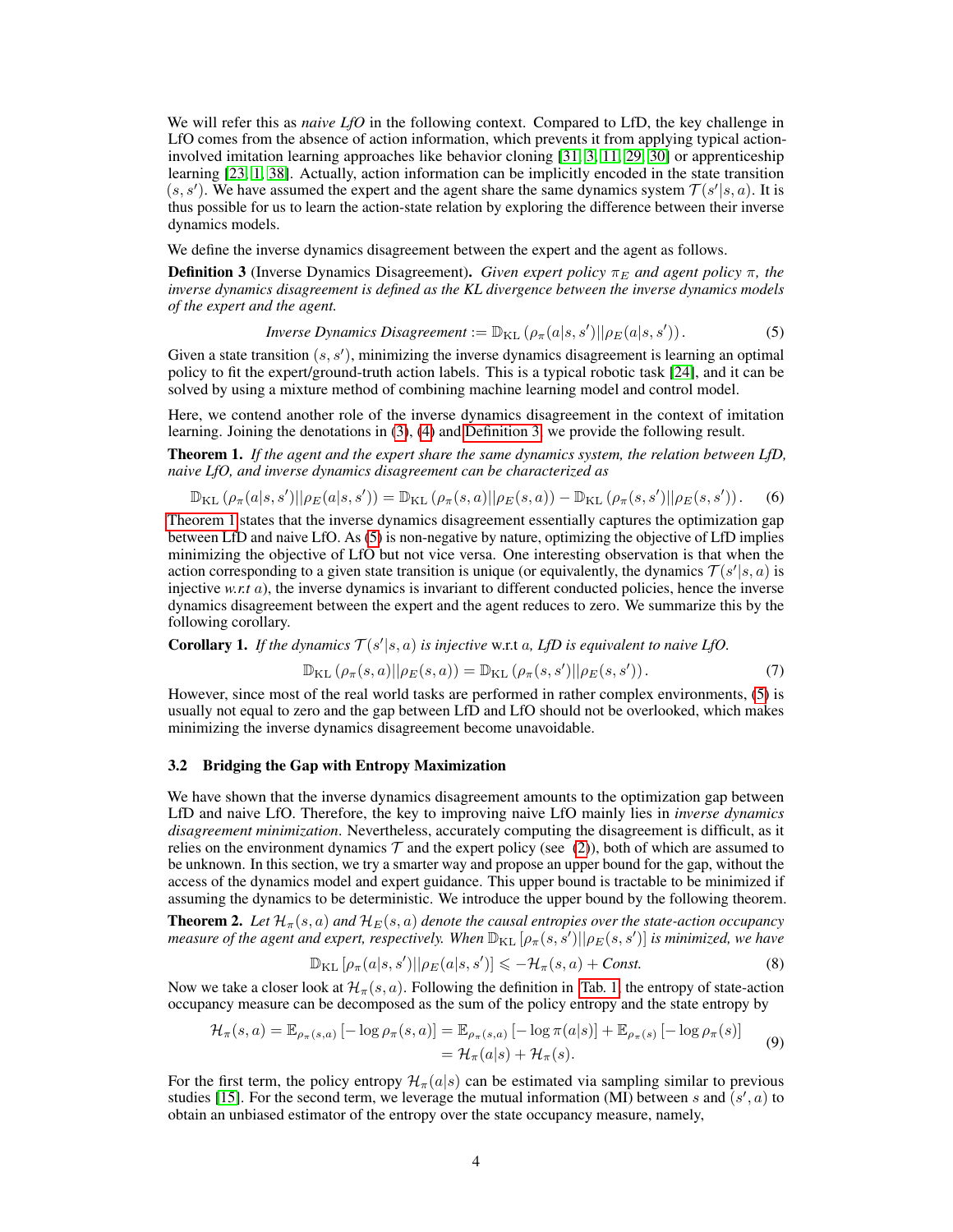#### Algorithm 1 Inverse-Dynamics-Disagreement-Minimization (IDDM)

**Input:** State-only expert demonstrations  $\mathcal{D}_E = \{\zeta_i^E\}$  where  $\zeta_i = \{s_0^E, s_1^E, ...\}$ , policy  $\pi_\theta$ , discriminator  $D_{\phi}$ , MI estimator *I*, entropy weights  $\lambda_p, \lambda_s$ , maximum iterations *M*.

for 1 to  $M$  do

Sample agent rollouts  $\mathcal{D}_A = \{\zeta^i\}, \zeta^i \sim \pi_\theta$  and update the MI estimator  $\mathcal I$  with  $\mathcal D_A$ . Update the discriminator  $D_{\phi}$  with the gradient

$$
\mathbb{\hat{E}}_{\mathcal{D}_A} \left[ \nabla_{\phi} \log D_{\phi}(s, s') \right] + \mathbb{\hat{E}}_{\mathcal{D}_E} \left[ \nabla_{\phi} \log (1 - D_{\phi}(s, s')) \right].
$$

Update policy  $\pi_{\theta}$  using the following gradient (can be integrated into methods like PPO [32])

$$
\hat{\mathbb{E}}_{\mathcal{D}_A} [\nabla_{\theta} \log \pi_{\theta}(a|s) Q(s, a)] - \lambda_p \nabla_{\theta} \mathcal{H}_{\pi_{\theta}}(a|s) - \lambda_s \nabla_{\theta} \mathcal{I}_{\pi_{\theta}}(s; (s', a)),
$$
  
where  $Q(\bar{s}, \bar{a}) = \hat{\mathbb{E}}_{\mathbb{D}_A} [\log D_{\phi}(s, s') | s_0 = \bar{s}, a_0 = \bar{a}].$ 

end for

$$
\mathcal{H}_{\pi}(s) = \mathcal{I}_{\pi}(s; (s', a)) + \underbrace{\mathcal{H}_{\pi}(s|s', a)}_{=0} = \mathcal{I}_{\pi}(s; (s', a)),\tag{10}
$$

where we have  $\mathcal{H}_{\pi}(s|s',a) = 0$  as we have assumed  $(s,a) \to s'$  is a deterministic function<sup>3</sup>. In our implementation, the MI  $\mathcal{I}_{\pi}(s;(s',a))$  is computed via maximizing the lower bound of KL divergence between the product of marginals and the joint distribution following the formulation of [25]. Specifically, we adopt MINE [4, 14] which implements the score function with a neural network to achieve a low-variance MI estimator.

Overall loss. By combining the results in Theorem 1, Theorem 2, (9) and (10), we enhance naive LfO by further minimizing the upper bound of its gap to LfD. The eventual objective is

$$
\mathcal{L}_{\pi} = \mathbb{D}_{\mathrm{KL}}(\rho_{\pi}(s, s')||\rho_{E}(s, s')) - \lambda_{p} \mathcal{H}_{\pi}(a|s) - \lambda_{s} \mathcal{I}_{\pi}(s; (s', a)), \tag{11}
$$

where the first term is from naive LfO, and the last two terms are to minimize the gap between LfD and naive LfO. We also add trade-off weights  $\lambda_p$  and  $\lambda_s$  to the last two terms for more flexibility.

Implementation. As our above derivations can be generalized to JS-divergence (see Sec. A.3-4 in the supplementary material), we can utilize the GAN-like [25] method to minimize the first term in (11). In detail, we introduce a parameterized discriminator network  $D_{\phi}$  and a policy network  $\pi_{\theta}$ (serves as a generator) to realize the first term in (11). The term  $\log D_{\phi}(s, s')$  could be interpreted as an immediate cost since we minimize its expectation over the current occupancy measure. A similar training method can also be found in GAIL [15], but it relies on state-action input instead. We defer the derivations for the gradients of the causal entropy  $\nabla \mathcal{H}_\pi(a|s)$  and MI  $\nabla \mathcal{I}_\pi(s;(s',a))$  with respect to the policy in Sec. A.5 of the supplementary material. Note that the objective (11) can be optimized by any policy gradient method, like A3C [22] or PPO [32], and we apply PPO in our experiments. The algorithm details are summarized in Alg. 1.

#### 4 Related Work

#### 4.1 Learning from Demonstrations

Modern dominant approaches on LfD mainly fall into two categories: Behavior Cloning (BC) [31, 3, 29, 30], which seeks the best policy that can minimize the action prediction error in demonstration, and **Inverse Reinforcement Learning (IRL)** [23, 1], which infers the reward used by expert to guide the agent policy learning procedure. A notable implementation of the latter is GAIL [15], which reformulates IRL as an occupancy measure matching problem [28], and utilizes the GAN [12] method

<sup>&</sup>lt;sup>3</sup>In this paper, the tasks in our experiments indeed reveal deterministic dynamics. The mapping  $(s, a) \rightarrow s'$ is deterministic also underlying that  $(s', a) \to s$  is deterministic. Referring to [20], when s, s', a are continuous,  $\mathcal{H}(s|s',a)$  can be negative; but since these variables are actually quantified as finite-bit precision numbers (e.g. stored as 32-bit discrete numbers in computer), it is still true that conditional entropy is zero in practice.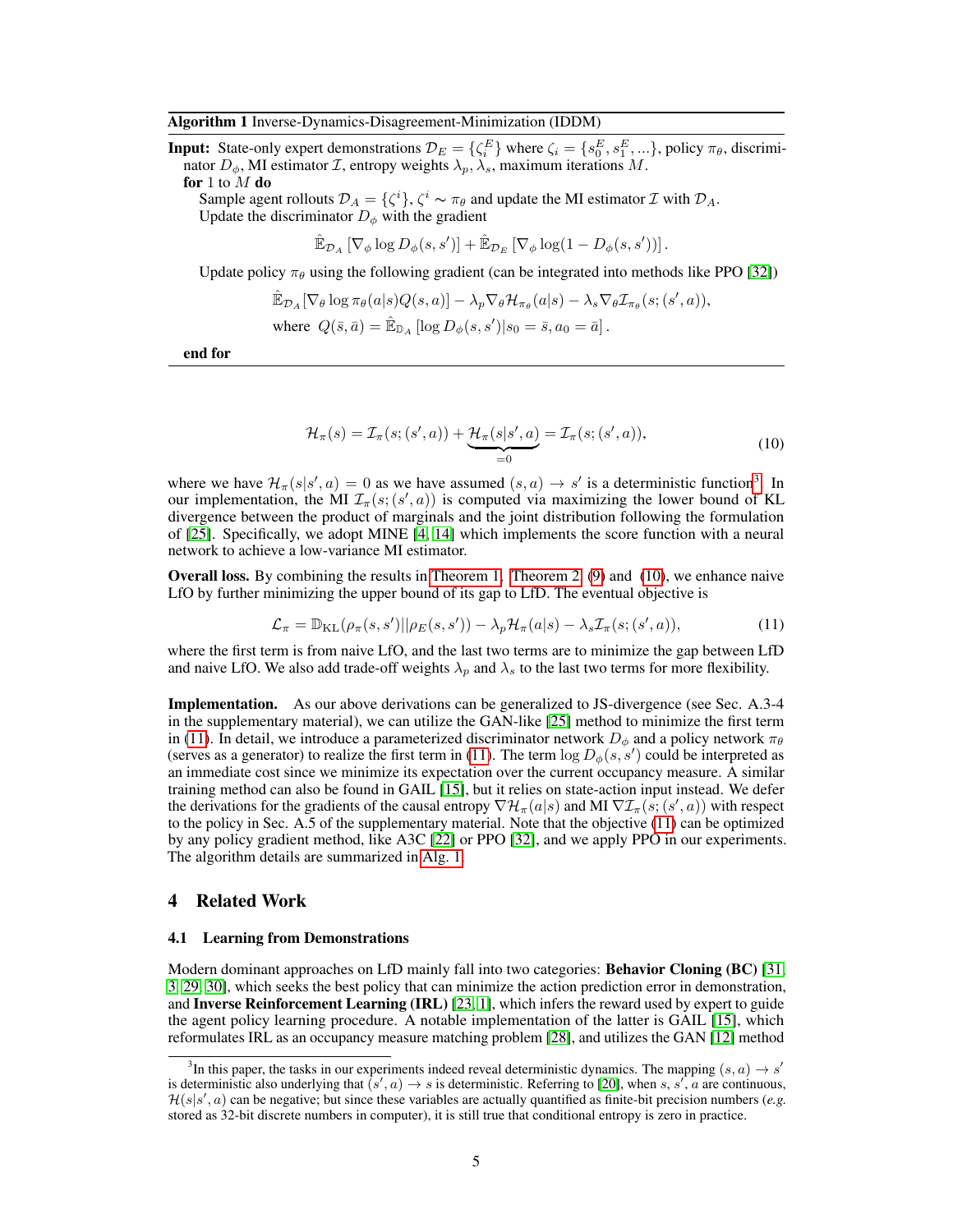along with a forward RL to minimize the discrepancy of occupancy measures between imitator and demonstrator. There are also several follow-up works that attempt to enhance the effectiveness of discrepancy computation [19, 16, 10, 27], whereas all these methods require exact action guidance at each time step.

## 4.2 Learning from Observations

There have already been some researches on exploring LfO. These approaches exploit either a complex hand-crafted reward function or an inverse dynamics model that predicts the exact action given state transitions. Here is a summary to show how they are connected to our method.

LfO with Hand-crafted Reward and Forward RL. Recently, Peng et al. propose DeepMimic, a method that can imitate locomotion behaviors from motion clips without action labeling. They design a reward to encourage the agent to directly match the expert's physical proprieties, such as joint angles and velocities, and run a forward RL to learn the imitation policy. However, as the hand-crafted reward function does not take expert action (or implicitly state transition) into account, it is hard to be generalized to tasks whose reward depends on actions.

Model-Based LfO. BCO [39] is another LfO approach. The authors infer the exact action from state transition with a learned inverse dynamics model (2). The state demonstrations augmented with the predicted actions deliver common state-action pairs that enable imitation learning via BC [31]. At its heart, the inverse dynamics model is trained in parallel by collecting rollouts in the environment. However, as showed in (2), the inverse dynamics model depends on the current policy, underlying that an optimal inverse dynamics model would be infeasible to obtain before the optimal policy is learned. The performance of BCO would thus be not theoretically guaranteed.

LfO with GAIL. GAIfO [40, 41] is the closest work to our method. The authors follow the formulation of GAIL [15] but replace the state-action definition  $(s, a)$  with state transition  $(s, s')$ , which gives the same objective in Eq. (4) if replacing KL with JS divergence. As we have discussed in Sec. 3.1, there is a gap between Eq. (4) and the objective of original LfD in Eq. (3), and this gap is induced by inverse dynamics disagreement. Unlike our method, the solution by GAIfO never minimizes the gap and is thereby no better than ours in principal.

## 5 Experiments

For the experiments below, we investigate the following questions:

- 1. Does inverse dynamics disagreement really account for the gap between LfD and LfO?
- 2. With state-only guidance, can our method achieve better performance than other counterparts that do not consider inverse dynamics disagreement minimization?
- 3. What are the key ingredients of our method that contribute to performance improvement?

To answer the first question, we conduct toy experiments with the *Gridworld* environment [37]. We test and contrast the performance of our method (refer to Eq. (11)) against GAIL (refer to Eq. (3)) and GAIfO (refer to Eq. (4)) on the tasks under different levels of inverse dynamics disagreement. Regarding the second question, we evaluate our method against several baselines on six physicsbased control benchmarks [8], ranging from low-dimension control to challenging high-dimension continuous control. Finally, we explore the ablation analysis of two major components in our method (the policy entropy term and the MI term) to address the last question. Due to the space limit, we defer more detailed specifications of all the evaluated tasks into the supplementary material.

## 5.1 Understanding the Effect of Inverse Dynamics Disagreement

This collection of experiments is mainly to demonstrate how inverse dynamics disagreement influences the LfO approaches. We first observe that inverse dynamics disagreement will increase when the number of possible action choices grows. This is justified in Fig. 1a, and more details about the relation between inverse dynamics disagreement and the number of action choices are provided in Sec. B.2 of the supplementary material. Hence, we can utilize different action scales to reflect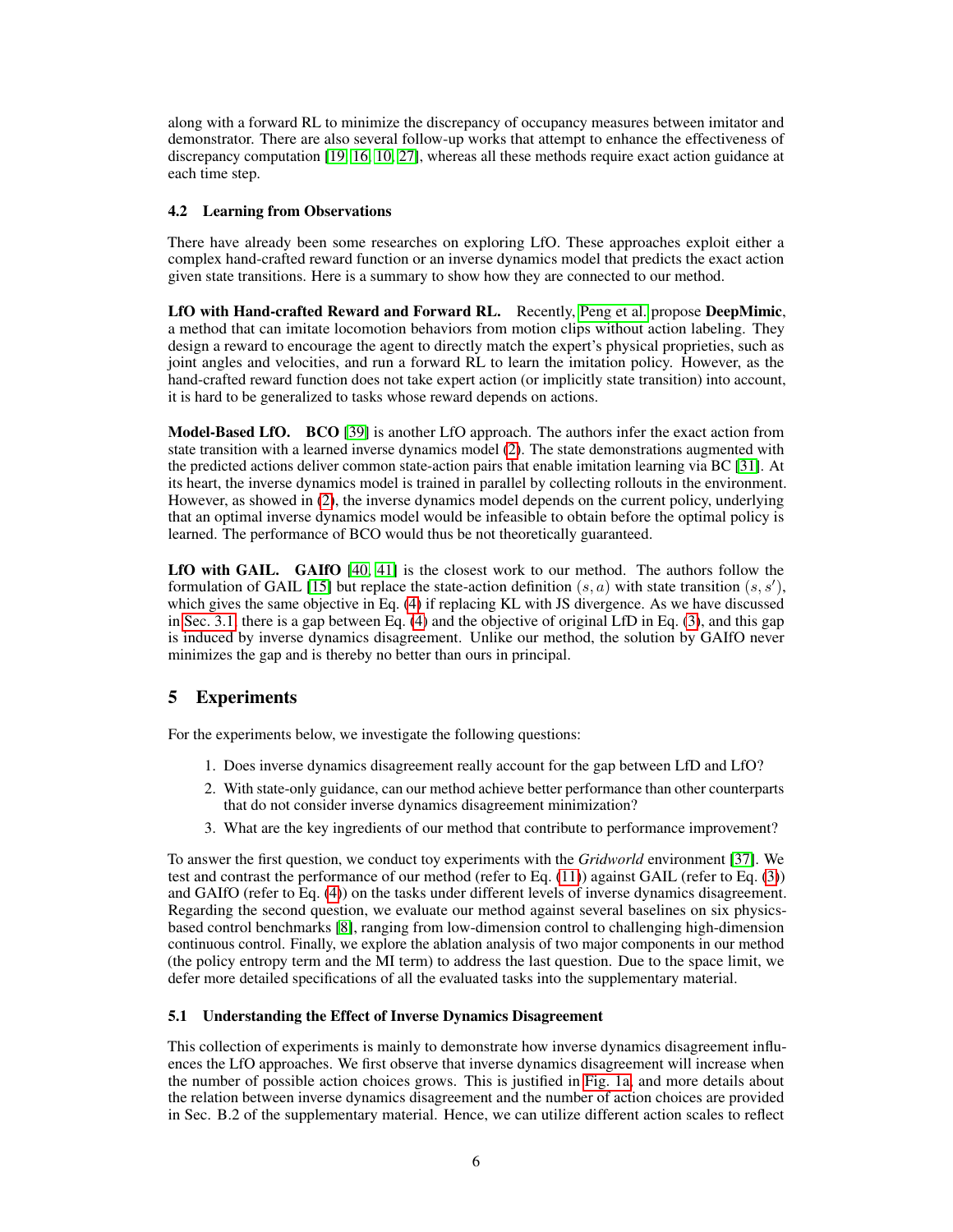different levels of inverse dynamics disagreement in our experiments. Controlling the action scale in *Gridworld* is straightforward. For example in Fig. 1b, agent block (in red) may take various kinds of actions (walk, jump or others) for moving to a neighbor position towards the target (in green), and we can specify different numbers of action choices.

We simulate the expert demonstrations by collecting the trajectories of the policy trained by PPO [32]. Then we conduct GAIL, GAIfO, and our method, and evaluate the pre-defined reward values for the policies they learn. It should be noted that all imitation learning methods have no access to the reward function during training. As we can see in Fig. 1c, the gap between GAIL and GAIfO is growing as the number of action choices (equivalently the level of inverse dynamics disagreement) increases, which is consistent with our conclusion in Theorem 1. We also find that the rewards of GAIL and GAIfO are the same when the number of action choice is 1 (*i.e.* the dynamics is injective), which follows the statement in Corollary 1. Our method lies between GAIL and GAIfO, indicating that the gap between GAIL and GAIfO can be somehow mitigated by explicitly minimizing inverse dynamics disagreement. Note that, GAIL also encounters performance drop when inverse dynamics disagreement becomes large. This is mainly because the imitation learning problem itself also becomes more difficult when the dynamics is complicated and beyond injective.



Figure 1: Toy examples on illustrating the effect of inverse dynamics disagreement.

## 5.2 Comparative Evaluations

For comparative evaluations, we carry out several LfO baselines, including DeepMimic [26], BCO [39], and GAIfO [40]. In particular, we introduce a modified version of GAIfO that only takes a single state as input to illustrate the necessity of leveraging state transition; we denote this method as GAIfO-s. We also run GAIL [15] to provide oracle reference. All experiments are evaluated within fixed steps. On each task, we run each algorithm over five times with different random seeds. In Fig. 2, the solid curves correspond to the mean returns, and the shaded regions represent the variance over the five runs. The eventual results are summarized in Tab. 2, which is averaged over 50 trials of the learned policies. Due to the space limit, we defer more details to the supplementary material.

Table 2: Summary of quantitative results. All results correspond to the original exact reward defined in [7]. *CartPole* is excluded from DeepMimic because no crafting reward is available.

|             | CartPole |                                    | Pendulum DoublePendulum                                                                     | Hopper                                                                  | HalfCheetah | Ant                                                    |
|-------------|----------|------------------------------------|---------------------------------------------------------------------------------------------|-------------------------------------------------------------------------|-------------|--------------------------------------------------------|
|             |          | DeepMimic $-731.0 \pm 19.0$        |                                                                                             | $454.4 \pm 154.0$ $2292.6 \pm 1068.9$ $202.6 \pm 4.4$ $-985.3 \pm 13.6$ |             |                                                        |
| BCO.        |          | $200.0 \pm 0.0$ 24.9 $\pm 0.8$     | $80.3 \pm 13.1$                                                                             | $1266.2 \pm 1062.8$ 4557.2 $\pm$ 90.0 562.5 $\pm$ 384.1                 |             |                                                        |
| GAIfO       |          |                                    | $197.5 \pm 7.3$ 980.2 $\pm$ 3.0 4240.6 $\pm$ 4525.6                                         |                                                                         |             | $1021.4 \pm 0.6$ 3955.1 $\pm$ 22.1 -1415.0 $\pm$ 161.1 |
|             |          | GAIfO-s* $200.0\pm0.0952.1\pm23.0$ | $1089.2 + 51.4$                                                                             |                                                                         |             | $1022.5 \pm 0.40$ 2896.5 $\pm$ 53.8 -5062.3 $\pm$ 56.9 |
| <b>Ours</b> |          |                                    | $200.0 \pm 0.0$ $1000.0 \pm 0.0$ $9359.7 \pm 0.2$                                           | $3300.9 \pm 52.1$ 5699.3 $\pm 51.8$ 2800.4 $\pm 14.0$                   |             |                                                        |
| GATL        |          |                                    | $200.0 \pm 0.01000.0 \pm 0.09174.8 \pm 1292.53249.9 \pm 34.06279.0 \pm 56.5508.8 \pm 791.5$ |                                                                         |             |                                                        |
| Expert      |          |                                    | $200.0 \pm 0.01000.0 \pm 0.09318.8 \pm 8.533645.7 \pm 181.85988.7 \pm 61.85746.8 \pm 117.5$ |                                                                         |             |                                                        |

<sup>∗</sup>GAIfO with single state only.

The results read that our method achieves comparable performances with the baselines on the easy tasks (such as *CartPole*) and outperforms them by a large margin on the difficult tasks (such as *Ant*, *Hopper*). We also find that our algorithm exhibits more stable behaviors. For example, the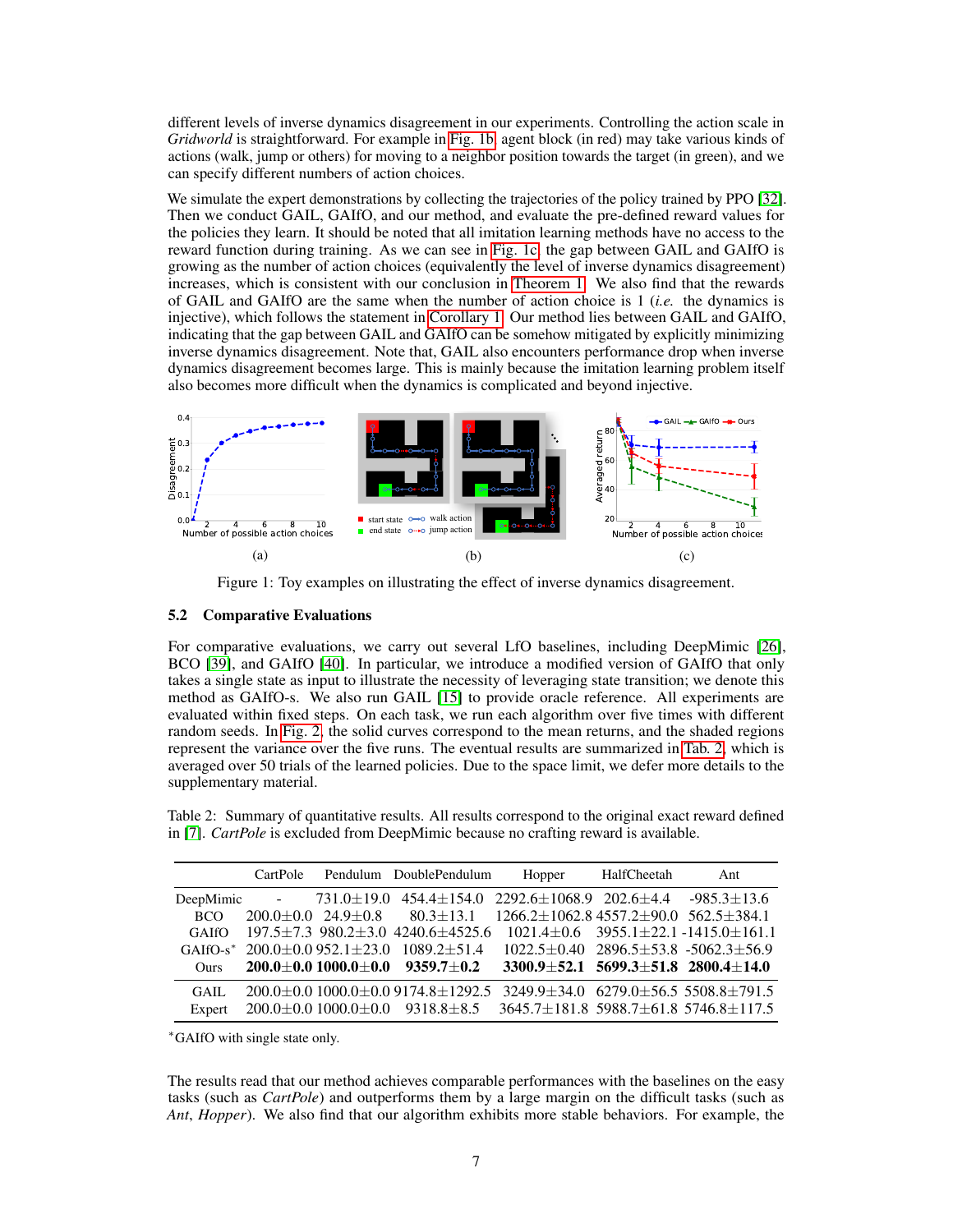

Figure 2: Learning curves under challenging robotic control benchmarks. For each experiment, a step represents one interaction with the environment. Detailed plots can be found in the supplementary.

performance of BCO on *Ant* and *Hopper* will unexpectedly drop down as the training continues. We conjecture that BCO explicitly but not accurately learns the inverse dynamics model from data, which yet is prone to over-fitting and leads to performance degradation. Conversely, our algorithm is model-free and guarantees the training stability as well as the eventual performance, even for the complex tasks including *HalfCheetah*, *Ant* and *Hopper*.

Besides, GAIfO performs better than GAIfO-s in most of the evaluated tasks. This illustrates the importance of taking state-transition into account to reflect action information in LfO. Compared with GAIfO, our method clearly attains consistent and significant improvements on *HalfCheetah* (+1744.2), *Ant* (+4215.0) and *Hopper* (+2279.5), thus convincingly verifying that minimizing the optimization gap induced by inverse dynamics disagreement plays an essential role in LfO, and our proposed approach can effectively bridge the gap. For the tasks that have relatively simple dynamics (*e.g. CartPole*), GAIfO achieves satisfying performances, which is consistent with our conclusion in Corollary 1.

DeepMimic that relies on hand-crafted reward struggles on most of the evaluated tasks. Our proposed method does not depend on any manually-designed reward signal, thus it becomes more self-contained and more practical in general applications.



Figure 3: Comparative results of GAIL [15], GAIfO [40] and our method with different number of trajectories in demonstrations. The performance is the averaged cumulative return over 5 trajectories and has been scaled within [0, 1] (the random and the expert policies are fixed to be 0 and 1, respectively). We also conduct experiments with demonstrations containing state-action/state-transition pairs with the number less than that within one complete trajectory. We use 32', 128' and 256' pairs (denoted in the beginning of the x axes) for the first three tasks, respectively.

Finally, we compare the performances of GAIL, GAIfO and our method with different numbers of demonstrations. The results are presented in Fig. 3. It reads that for simple tasks like *CartPole* and *Pendulum*, there are no significant differences for all evaluated approaches, when the number of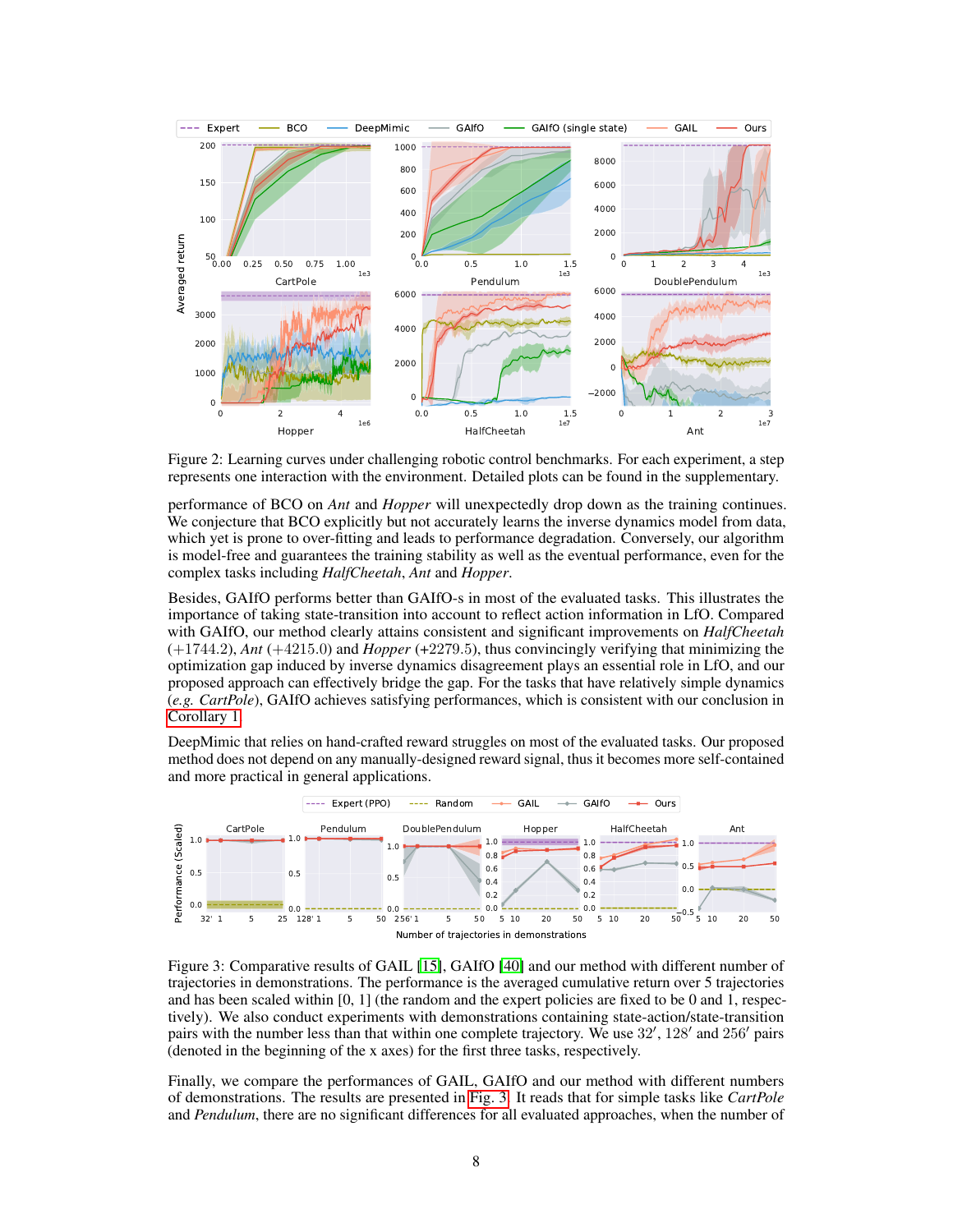demonstrations changes. While for the tasks with a higher dimension of state and action, our method performs advantageously over GAIfO. Even compared with GAIL that involves action demonstrations, our method still delivers comparable results. For all methods, more demonstrations facilitate better performances especially when the tasks become more complicated (*HalfCheetah* and *Ant*).

#### 5.3 Ablation Study

The results presented in the previous section suggest that our proposed method can outperform other LfO approaches on several challenging tasks. Now we further perform a diverse set of analyses on assessing the impact of the policy entropy term and the MI term in (11). As these two terms are controlled by  $\lambda_p$ ,  $\lambda_s$ , we will explore the sensitivity of our algorithm in terms of their values.

Sensitivity to Policy Entropy. We design four groups of parameters on *HalfCheetah*, where  $\lambda_n$  is selected from  $\{0, 0.0005, 0.001, 0.01\}$  and  $\lambda_s$  is fixed at 0.01. The final results are plotted in Fig. 4, with the learning curves and detailed quantitative results provided in the supplementary material. The results suggest that we can always promote the performances by adding policy entropy. Although different choices of  $\lambda_p$  induce minor differences in their final performances, they are overall better than GAIfO that does not include the policy entropy term in its objective function.

Sensitivity to Mutual Information. We conduct four groups of experiments on *HalfCheetah* by ranging  $\lambda_s$  from 0.0 to 0.1 and fixing  $\lambda_p$  to be 0.001. The final results are shown in Fig. 5 (the learning curves and averaged return are also reported in the supplementary material). It is observed that the imitation performances could always benefit from adding the MI term, and the improvements become more significant when the  $\lambda_s$  has a relatively large magnitude. All of the variants of our method consistently outperform GAIfO, thus indicating the importance of the mutual information term in our optimization objective.



Figure 4: Sensitivity to the policy entropy weight  $\lambda_p$ .



Figure 5: Sensitivity to the MI weight  $\lambda_s$ .

We also provide the results of performing a grid search on  $\lambda_s$  and  $\lambda_p$  in the supplementary material to further illustrate how better performance could be potentially obtained.

## 6 Conclusion

In this paper, our goal is to perform imitation Learning from Observations (LfO). Based on the theoretical analysis for the difference between LfO and Learning from Demonstrations (LfD), we introduce inverse dynamics disagreement and demonstrate it amounts to the gap between LfD and LfO. To minimize inverse dynamics disagreement in a principled and efficient way, we realize its upper bound as a particular negative causal entropy and optimize it via a model-free method. Our model, dubbed as *Inverse-Dynamics-Disagreement-Minimization* (IDDM), attains consistent improvement over other *LfO* counterparts on various challenging benchmarks. While our paper mainly focuses on control planning, further exploration on combining our work with representation learning to enable imitation across different domains could be a new direction for future work.

#### Acknowledgments

This research was funded by National Science and Technology Major Project of the Ministry of Science and Technology of China (No.2018AAA0102900). It was also partially supported by National Science Foundation of China (Grant No.91848206), National Science Foundation of China (NSFC) and the German Research Foundation (DFG) in project Cross Modal Learning, NSFC 61621136008/DFG TRR-169. We would like to thank Mingxuan Jing and Dr. Boqing Gong for the insightful discussions and the anonymous reviewers for the constructive feedback.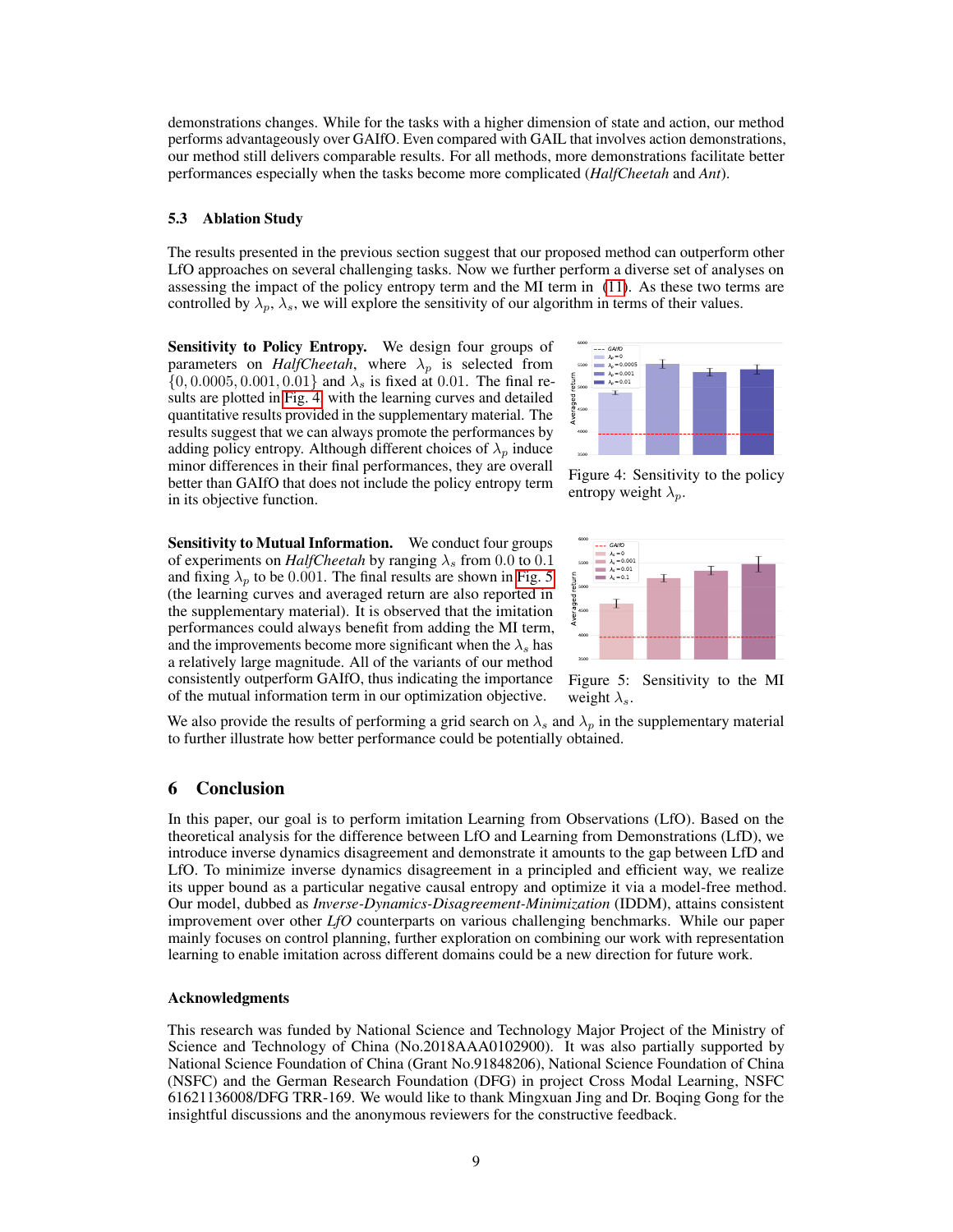## References

- [1] Pieter Abbeel and Andrew Y Ng. Apprenticeship learning via inverse reinforcement learning. In *International conference on Machine learning (ICML)*, 2004.
- [2] Marcin Andrychowicz, Bowen Baker, Maciek Chociej, Rafal Jozefowicz, Bob McGrew, Jakub Pachocki, Arthur Petron, Matthias Plappert, Glenn Powell, Alex Ray, et al. Learning dexterous in-hand manipulation. *arXiv preprint arXiv:1808.00177*, 2018.
- [3] Christopher G Atkeson and Stefan Schaal. Robot learning from demonstration. In *International Conference on Machine Learning (ICML)*, 1997.
- [4] Mohamed Ishmael Belghazi, Aristide Baratin, Sai Rajeshwar, Sherjil Ozair, Yoshua Bengio, Aaron Courville, and Devon Hjelm. Mutual information neural estimation. In *International Conference on Machine Learning (ICML)*, 2018.
- [5] Darrin C Bentivegna, Christopher G Atkeson, and Gordon Cheng. Learning tasks from observation and practice. *Robotics and Autonomous Systems*, 47(2-3):163–169, 2004.
- [6] Mariusz Bojarski, Davide Del Testa, Daniel Dworakowski, Bernhard Firner, Beat Flepp, Prasoon Goyal, Lawrence D Jackel, Mathew Monfort, Urs Muller, Jiakai Zhang, et al. End to end learning for self-driving cars. *arXiv preprint arXiv:1604.07316*, 2016.
- [7] Greg Brockman, Vicki Cheung, Ludwig Pettersson, Jonas Schneider, John Schulman, Jie Tang, and Wojciech Zaremba. Openai gym, 2016.
- [8] Yan Duan, Xi Chen, Rein Houthooft, John Schulman, and Pieter Abbeel. Benchmarking deep reinforcement learning for continuous control. In *International Conference on Machine Learning (ICML)*, 2016.
- [9] Yan Duan, Marcin Andrychowicz, Bradly Stadie, Jonathan Ho, Jonas Schneider, Ilya Sutskever, Pieter Abbeel, and Wojciech Zaremba. One-shot imitation learning. In *Advances in neural information processing systems (NeurIPS)*, 2017.
- [10] Justin Fu, Katie Luo, and Sergey Levine. Learning robust rewards with adversarial inverse reinforcement learning. *International conference on Learning Representation (ICLR)*, 2018.
- [11] Alessandro Giusti, Jérôme Guzzi, Dan C Ciresan, Fang-Lin He, Juan P Rodríguez, Flavio Fontana, Matthias Faessler, Christian Forster, Jürgen Schmidhuber, Gianni Di Caro, et al. A machine learning approach to visual perception of forest trails for mobile robots. *IEEE Robotics and Automation Letters (RA-L)*, 2016.
- [12] Ian Goodfellow, Jean Pouget-Abadie, Mehdi Mirza, Bing Xu, David Warde-Farley, Sherjil Ozair, Aaron Courville, and Yoshua Bengio. Generative adversarial nets. In *Advances in neural information processing systems (NeurIPS)*, 2014.
- [13] Tuomas Haarnoja, Aurick Zhou, Sehoon Ha, Jie Tan, George Tucker, and Sergey Levine. Learning to walk via deep reinforcement learning. In *Robotics: Science and Systems (RSS)*, 2019.
- [14] R Devon Hjelm, Alex Fedorov, Samuel Lavoie-Marchildon, Karan Grewal, Phil Bachman, Adam Trischler, and Yoshua Bengio. Learning deep representations by mutual information estimation and maximization. In *International Conference on Learning Representations (ICLR)*, 2019.
- [15] Jonathan Ho and Stefano Ermon. Generative adversarial imitation learning. In *Advances in Neural Information Processing Systems (NeurIPS)*, 2016.
- [16] Mingxuan Jing, Xiaojian Ma, Wenbing Huang, Fuchun Sun, and Huaping Liu. Task transfer by preference-based cost learning. In *AAAI Conference on Artificial Intelligence (AAAI)*, 2019.
- [17] Bingyi Kang, Zequn Jie, and Jiashi Feng. Policy optimization with demonstrations. In *International Conference on Machine Learning (ICML)*, 2018.
- [18] Beomjoon Kim and Joelle Pineau. Maximum mean discrepancy imitation learning. In *Robotics: Science and systems (RSS)*, 2013.
- [19] Kee-Eung Kim and Hyun Soo Park. Imitation learning via kernel mean embedding. In *AAAI Conference on Artificial Intelligence (AAAI)*, 2018.
- [20] Rithesh Kumar, Anirudh Goyal, Aaron Courville, and Yoshua Bengio. Maximum entropy generators for energy-based models. *arXiv preprint arXiv:1901.08508*, 2019.